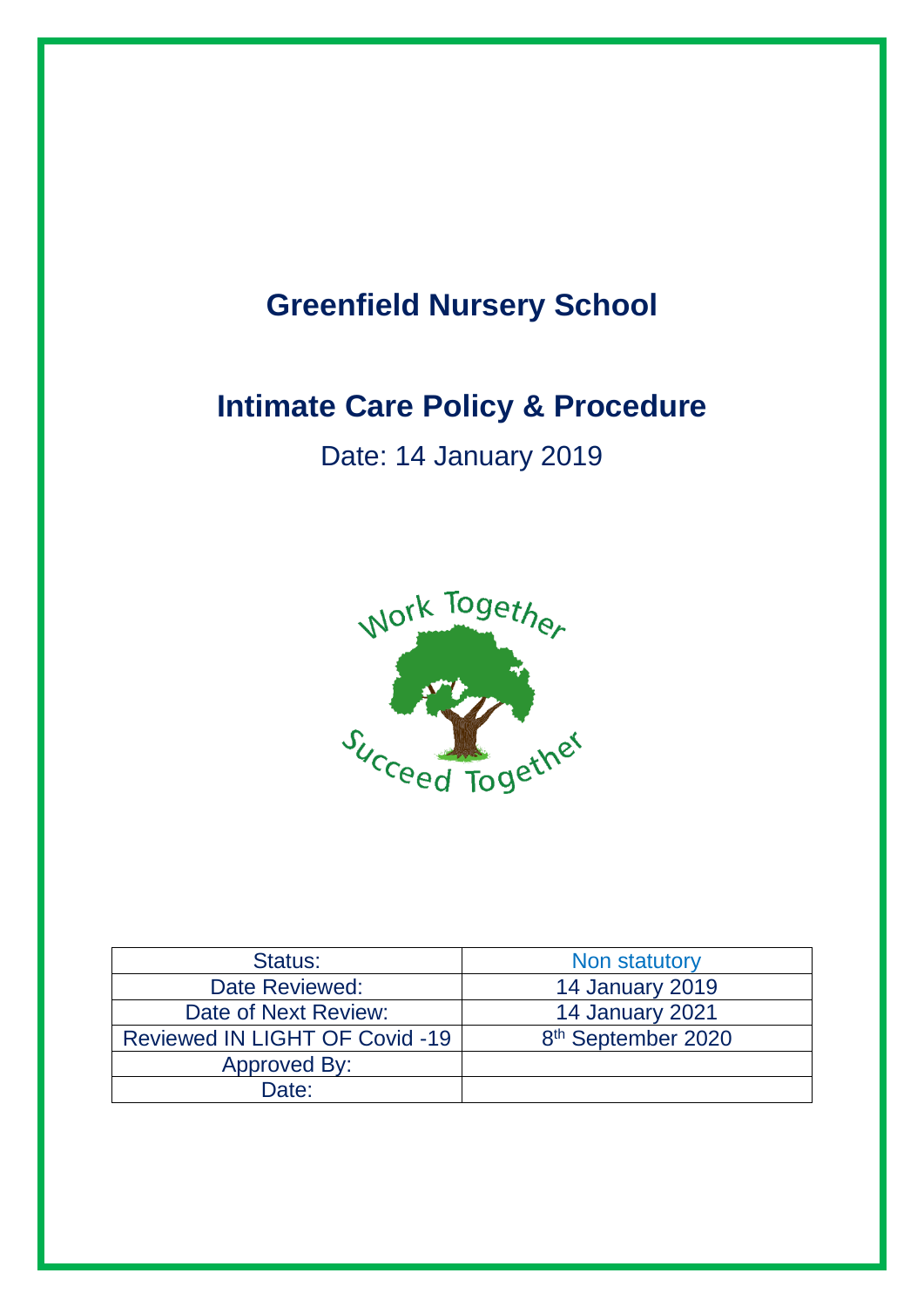A caring keyperson system ensures it will almost always be the keyperson who changes a child's nappy. The keyperson will understand the child's routines and any special rituals the child enjoys.

This routine becomes a special part of care routines within the pre-school or nursery building stronger relationships between adult and child.

This policy sets out the clear principles and guidance on supporting children's needs with specific reference to nappy changing. Please always bear in mind the quality of the child's experience during this intimate and special time.

# **The Disability Discrimination Act (DDA 2001 amended 2005)**

In line with the above named Act, Greenfield Nursery School will ensure:

#### **Policy Statement**

No child is excluded from participating in our setting who may, for any reason, not yet be toilet trained and who may still be wearing nappies or equivalent whatever their age. We work with parents towards toilet training at the appropriate age, unless there are medical or other developmental reasons why this may not be appropriate at the time. We make necessary adjustments to our bathroom provision and hygiene practice in order to accommodate children who are not yet toilet trained. We see toilet training as a self-care skill that children have the opportunity to learn with the full support and nonjudgemental concern of adults.

# **AIMS**

# **The aims of this policy and associated guidance are:**

- To safeguard the rights and promote the welfare of children
- To provide guidance and reassurance to staff who are required to change a child's nappy
- To assure parents/carers that staff are knowledgeable about personal care and that their individual concerns are taken into account
- To protect children from discrimination, and ensure inclusion for all.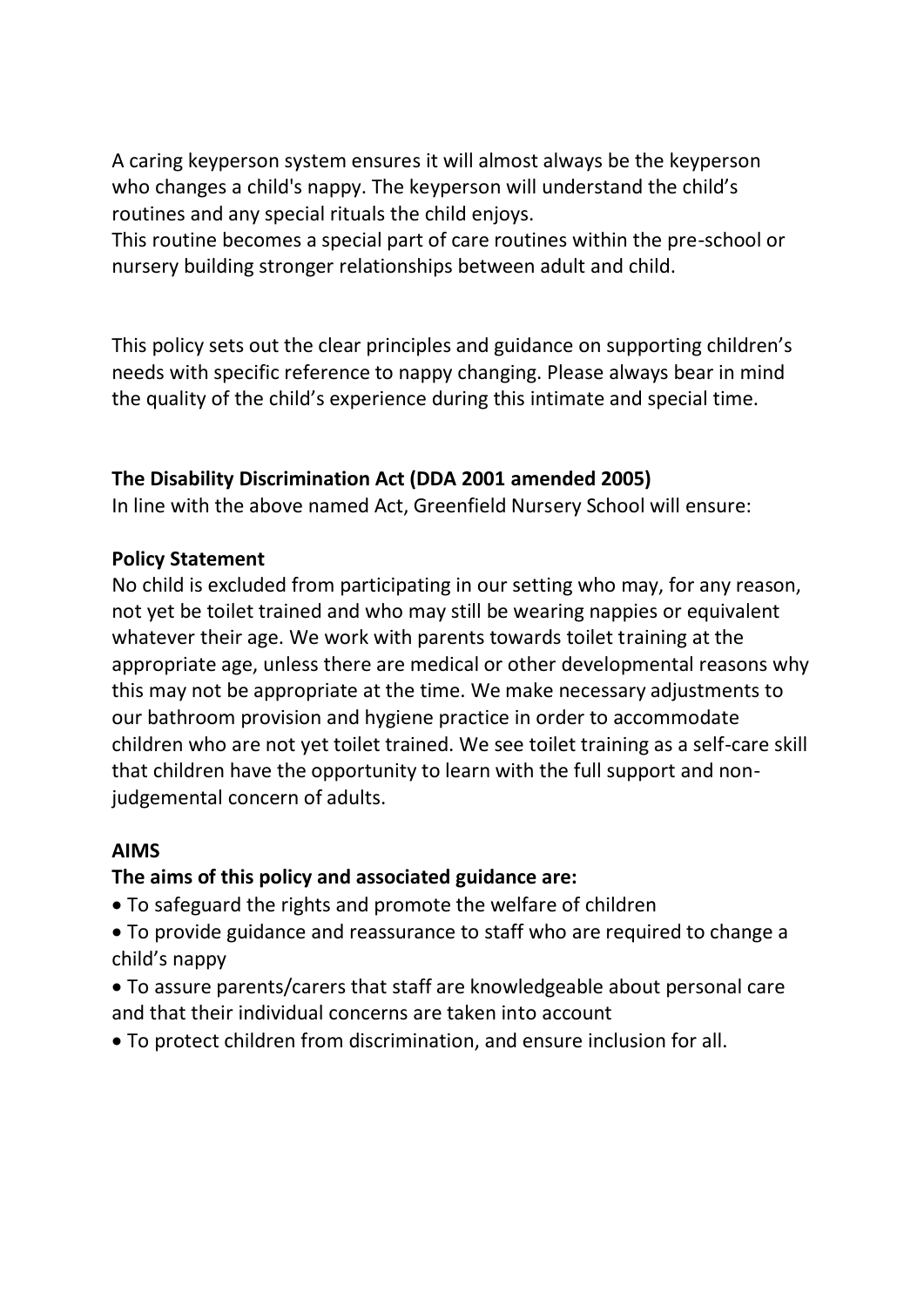#### **Basic Principles**

At Greenfield Nursery School we will bear in mind the following principles when nappy changing:

- Children have the right to feel safe and secure
- Children will be respected and valued as individuals
- Children have a right to privacy/dignity when staff are meeting their needs
- Children are supported in their understanding of toileting procedures so that they are led to independence

# **Vulnerability to Abuse**

We will ensure that all staff are familiar with our Safeguarding Children Policy and Procedures to develop children's resilience and to protect them from any form of abuse. It is important that children are changed in reassuring and caring way by their key person or another member of staff they have a close relationship with, and it is important that we signal our intention to change a child's nappy and ask for the child's consent, as appropriate for their development. That means we do not give children the message that just anyone can pick them up, take them off and undress them. Staff should always change children when there is a colleague in the room, in the nappy-changing areas which allow for privacy but which are not closed off. This is part of making sure we have a culture of open-ness which safeguards children and ensures all adults follow safe working practices.

It is essential that if any member of staff has a concern about safe and appropriate nappy changing that they raise their concern immediately with their line manager or head.

# **Working with Parents/Carers**

We will work with parents when attending to nappy changing routines.

• If a child has any disability or medical needs that may affect their personal care routine, a Health Care Plan will be drawn up in agreement with parents/carers.

• Parents will be asked during a home visit prior to starting pre-school or nursery whether or not their child has any special words/actions/particular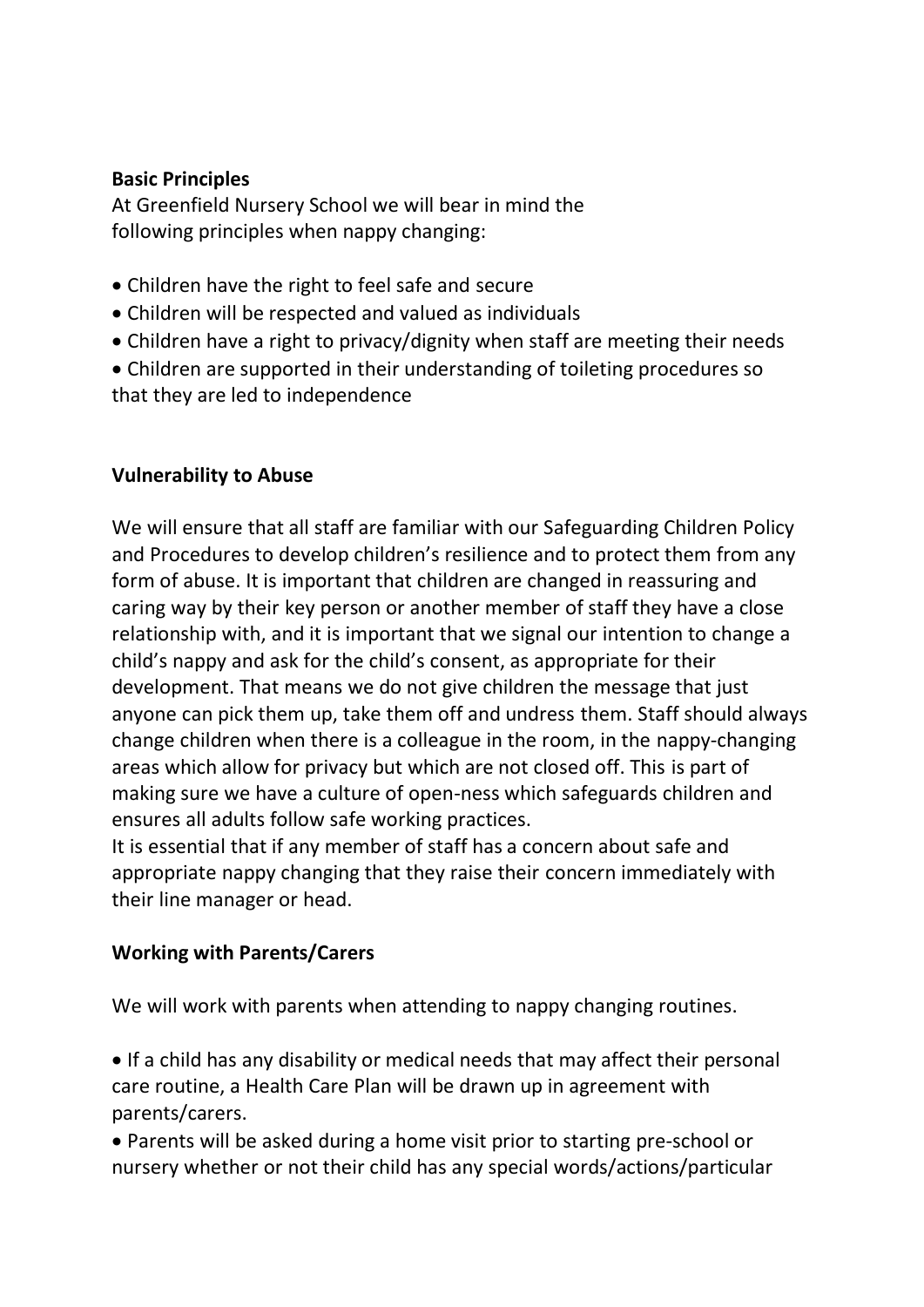needs during their nappy changing procedure – COVID 19 – PHONE CALL CONTACT PRIOR TO STARTING & GARDEN VISITS

- Children should arrive at the setting in a clean/dry nappy where this is not possible please inform a staff member that your child may need checking or changing
- If a child refuses to allow a staff member to change them, we will respect this and discuss strategies for the future with the parent. This may include; the parent changing in the changing area alongside the keyperson or vice versa to support the child's understanding that this is a safe place. In the rare event of not being able to change a child the parent may be called.
- All nappy changing or wetting/soiling accidents are recorded.

• Any significant observations made during a nappy changing procedure will be notified to the parents at the end of the session (i.e. badly soiled nappy/strong urine etc.)

# **Achieving Continence**

At Greenfield Nursery we will encourage all children to achieve continence when they exhibit signs that they are ready. Working in partnership with parents supports consistency at home and in school.

In addition, key people ensure that nappy changing is relaxed and a time to promote independence in young children.

# **Protection for Staff**

As far as possible, nappy changing procedures will be carried out by the child's Key Person, protection being afforded to the single member of staff in the following ways:

- Staff will be trained in good working practice as set out in procedure.
- Staff will inform another team member discreetly that they are changing a child.

• If a situation occurs that causes staff concern, a second member of staff should be called if necessary and the incident reported to the line manager and recorded

• Where staff are concerned about a child's actions or comments whilst carrying out a personal care routine, this should be recorded and discussed with DSP immediately

• Risk Assessments will be carried out for Toileting and Nappy Changing procedures

• Staff will be trained in the area of Intimate/Personal care for children with specific needs and procedure for safe moving and handling if required

• Students will not change nappies or change children after toileting accidents